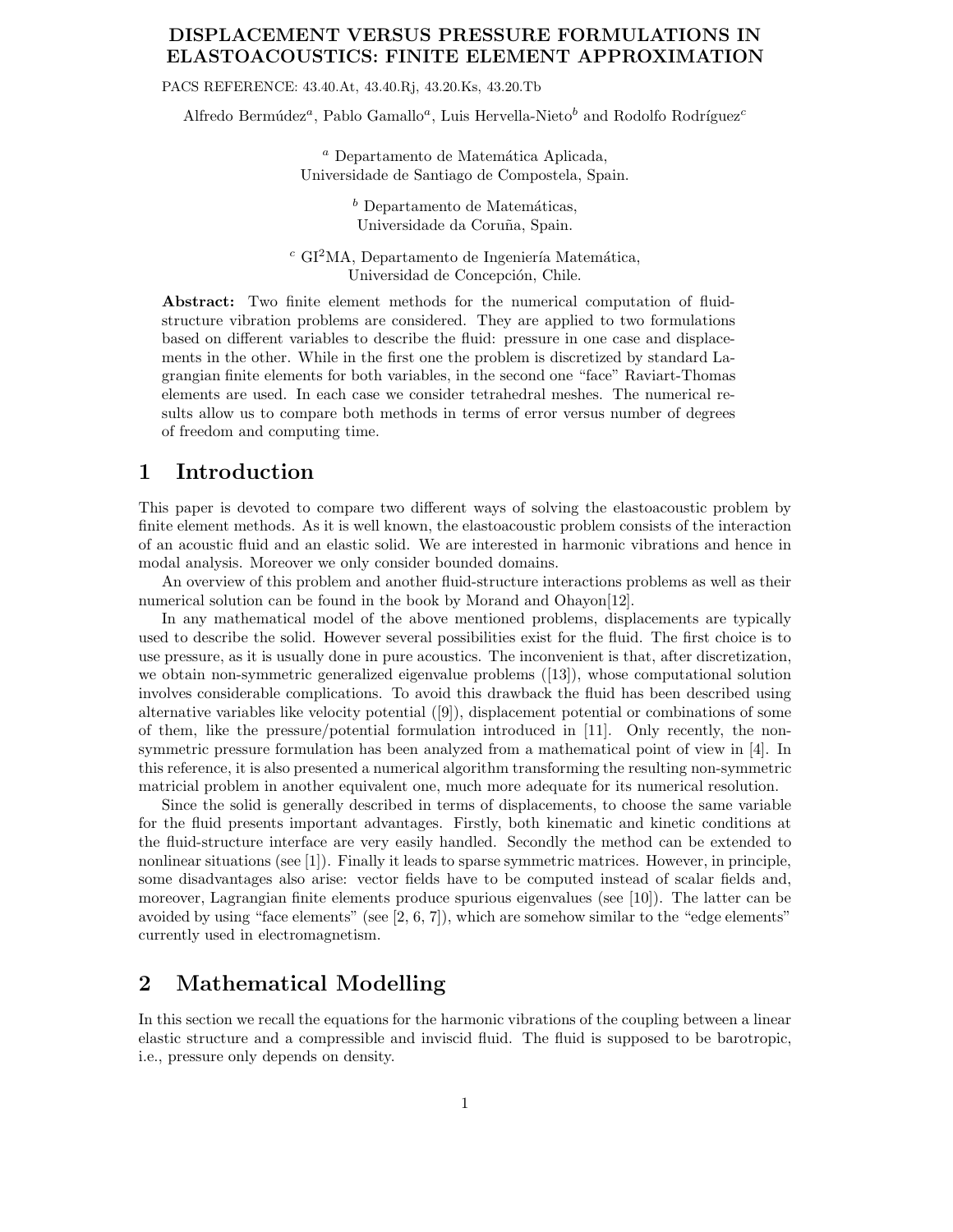We consider the problem of determining the small amplitude motions of this fluid contained into a linear isotropic elastic structure which obeys Hooke's law. Let  $\Omega_{\rm F}$  and  $\Omega_{\rm S}$  be the domains occupied by fluid and solid, respectively. Let  $\Gamma$ <sub>I</sub> be the interface between both media and  $\vec{\nu}$  its unit normal vector pointing outwards  $\Omega_F$ . The exterior boundary of the solid is the union of two parts,  $\Gamma_{\rm p}$  and  $\Gamma_{\rm N}$ : the structure is fixed on  $\Gamma_{\rm p}$  and free on  $\Gamma_{\rm N}$ . Finally let  $\vec{n}$  be the unit outward normal vector on  $\Gamma_{\!N}$  (see Figure 1).



Figure 1: Elastoacoustic problem: vertical section of fluid and solid domains.

In the frequency domain, the governing equations for free small amplitude motions of the coupled system are the following:

$$
-\omega^2 \rho_{\rm F} \vec{u} + \vec{\text{grad}} p = \vec{0} \qquad \text{in } \Omega_{\rm F}, \tag{2.1}
$$

$$
\omega^2 \rho_{\rm s} \vec{w} + \vec{\text{div}} \left( \sigma(\vec{w}) \right) = \vec{0} \qquad \text{in } \Omega_{\rm s}, \tag{2.2}
$$

$$
p + \rho_{\rm F} c^2 \operatorname{div} \vec{u} = 0 \qquad \text{in } \Omega_{\rm F}, \tag{2.3}
$$

$$
(\vec{u} - \vec{w}) \cdot \vec{\nu} = 0 \qquad \text{on } \Gamma_{\!1},\tag{2.4}
$$

$$
p\vec{\nu} + \sigma(\vec{w})\vec{\nu} = \vec{0} \qquad \text{on } \Gamma_{\rm r}, \tag{2.5}
$$

$$
\vec{w} = \vec{0} \qquad \text{on } \Gamma_{\text{D}},\tag{2.6}
$$

$$
\sigma(\vec{w})\vec{n} = \vec{0} \qquad \text{on } \Gamma_{\!\!N},\tag{2.7}
$$

where p is the amplitude of the fluid pressure,  $\vec{u}$  and  $\vec{w}$  are those of fluid and solid displacements,  $\omega$  is the angular frequency,  $\rho_{\rm F}$  and  $\rho_{\rm s}$  the fluid and solid densities, c is the sound speed in the fluid, and  $\sigma$  is the stress tensor in the solid, which is related to the linearized strain tensor  $\varepsilon(\vec{w}) := \frac{1}{2} (\nabla \vec{w} + \nabla \vec{w}^{\dagger})$  by Hooke's law:  $\sigma = \lambda(\text{tr } \varepsilon(\vec{w})) \mathbf{I} + \mu \varepsilon(\vec{w}) (\lambda \text{ and } \mu \text{ being the Lamé})$ coefficients).

# **3 Weak formulations**

In this section we recall two different weak formulations for the above model. They are obtained by eliminating some of the unknowns describing the fluid.

### **3.1 Pressure formulation**

It was first considered in reference [13] (see also [14] and [11]) and can be obtained by eliminating the fluid displacement field from the above equations. Then the following weak formulation is attained by standard procedures, i.e., multiplying by virtual displacement and pressure fields and then integrating by parts using a Green's formula:

Find 
$$
\omega \in \mathbb{R}
$$
,  $\vec{w} \in H_{\Gamma_{\mathcal{D}}}^1(\Omega_{\mathcal{S}})^3$  and  $P \in H^1(\Omega_{\mathcal{F}})$ , with  $(\vec{w}, P) \neq 0$ , such that  
\n
$$
\int_{\Omega_{\mathcal{S}}}\sigma(\vec{w}) : \varepsilon(\vec{z}) dx + \frac{1}{\rho_{\mathcal{F}}}\int_{\Omega_{\mathcal{F}}} \mathop{\mathrm{grad}}_P \cdot \mathop{\mathrm{grad}}_P dx - \int_{\Gamma_{\mathcal{I}}} p \, \vec{z} \cdot \vec{v} d\Gamma
$$
\n
$$
= \omega^2 \left( \int_{\Omega_{\mathcal{S}}} \rho_{\mathcal{S}} \vec{w} \cdot \vec{z} dx + \frac{1}{\rho_{\mathcal{F}} c^2} \int_{\Omega_{\mathcal{F}}} pq \, dx + \int_{\Gamma_{\mathcal{I}}} \vec{w} \cdot \vec{v} q d\Gamma \right)
$$
\n
$$
\forall \vec{z} \in H_{\Gamma_{\mathcal{D}}}^1(\Omega_{\mathcal{S}})^3, \quad \forall q \in H^1(\Omega_{\mathcal{F}}).
$$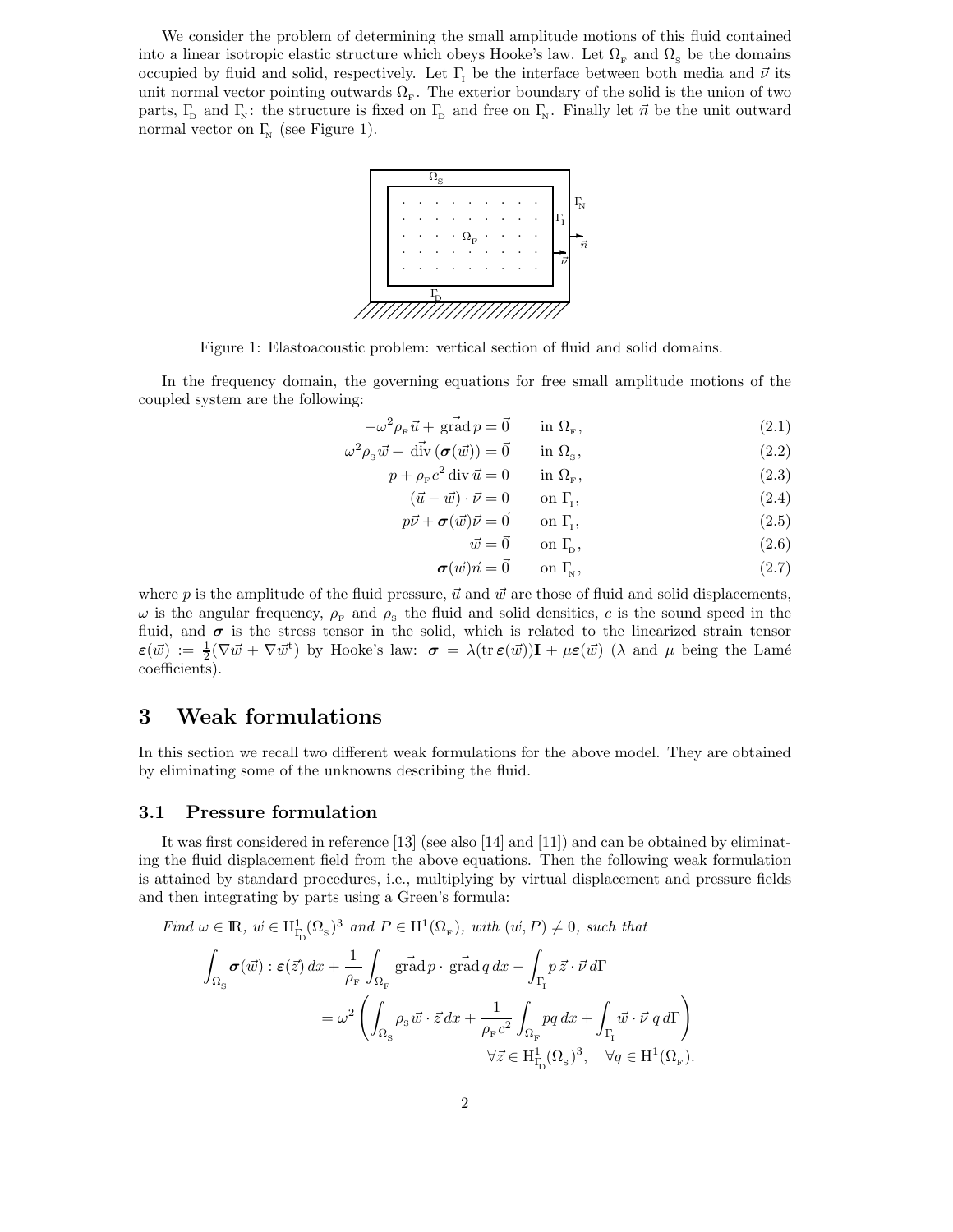In the expression above,  $H^1_{\Gamma_{\rm D}}(\Omega_s)$  is the subspace of functions square integrable and which derivatives also square integrables, vanishing on  $\Gamma_{\scriptscriptstyle{\text{D}}}$ .

### **3.2 Displacement formulation**

It is obtained by using equation (2.3) to eliminate pressure in equations (2.1) and (2.5). Consider the space of displacements in each media satisfying the kinematic constraint (2.4):

$$
\mathcal{V} := \left\{ (\vec{u}, \vec{w}) \in H(\text{div}, \Omega_F) \times H^1_{\Gamma_{\!\!D}}(\Omega_{\rm s})^3 : \ \vec{u} \cdot \vec{\nu} = \vec{w} \cdot \vec{\nu} \text{ on } \Gamma_{\!\!I} \right\},\
$$

where  $H(\text{div}, \Omega_F)$  denotes the space of square integrable vector fields the divergence of which is also square integrable. The weak formulation of the displacement formulation looks very simple and compact. Moreover it is symmetric:

*Find*  $\omega \in \mathbb{R}$  *and*  $(\vec{u}, \vec{w}) \in \mathcal{V}$ *, with*  $(\vec{u}, \vec{w}) \neq 0$ *, such that* 

$$
\int_{\Omega_{\mathcal{S}}} \sigma(\vec{w}) : \varepsilon(\vec{z}) dx + \int_{\Omega_{\mathcal{F}}} \rho_{\mathcal{F}} c^2 \operatorname{div} \vec{u} \operatorname{div} \vec{y} dx = \omega^2 \left( \int_{\Omega_{\mathcal{S}}} \rho_{\mathcal{S}} \vec{w} \cdot \vec{z} dx + \int_{\Omega_{\mathcal{F}}} \rho_{\mathcal{F}} \vec{u} \cdot \vec{y} dx \right), \quad \forall (\vec{y}, \vec{z}) \in \mathcal{V}.
$$

This formulation has been discretized by standard nodal finite elements in [10]. However, in such case, spurious eigenvalues arise among the physical ones. An alternative approach has been proposed in [7] and analyzed in [2] and [3]. It consists of using Raviart-Thomas finite elements, which are H(div)-conforming, to discretize the fluid displacements. The kinematic interface condition can be taken into account either in a weak sense by using a Lagrange multiplier or by eliminating the degrees of freedom of the fluid on the interface by static condensation. Noncompatible meshes on the fluid-solid interface can be used which is very convenient to deal with singularities arising from reentrant corners or dihedral angles in the solid (see [6] and [5]).

# **4 Discretization**

In this section we introduce finite element discretizations for solving the two formulations in the previous section. In both cases we consider tetrahedral meshes, but the methods can be directly applied to hexaedral meshes (see [5]).

#### **4.1 Pressure formulation**

We discretize the solid displacements using standard piecewise linear and continuous elements on each variable. To discretize the fluid pressure we use the same standard Lagrangian elements. If W and P denote the column vectors of components of  $\vec{w}$  and p, respectively, in the standard finite element basis, the discrete pression formulation can be written in matricial form as follows:

$$
\left(\begin{array}{cc} K_{\rm s} & -A \\ 0 & \frac{1}{\rho_{\rm F}} F \end{array}\right) \left(\begin{array}{c} W \\ P \end{array}\right) = \omega_h^2 \left(\begin{array}{cc} M_{\rm s} & 0 \\ A^{\rm t} & K_P \end{array}\right) \left(\begin{array}{c} W \\ P \end{array}\right),
$$

where

$$
\int_{\Omega_{\rm S}} \sigma(\vec{w}) : \varepsilon(\vec{z}) \, dx = Z^{\rm t} K_{\rm s} W, \qquad \qquad \int_{\Omega_{\rm S}} \rho_{\rm s} \vec{w} \cdot \vec{z} \, dx = Z^{\rm t} M_{\rm s} W,
$$
\n
$$
\int_{\Omega_{\rm F}} g \vec{\rm rad} \, p \cdot g \vec{\rm rad} \, q \, dx = Q^{\rm t} FP, \qquad \qquad \frac{1}{\rho_{\rm F} c^2} \int_{\Omega_{\rm F}} p q \, dx = Q^{\rm t} K_P P,
$$
\n
$$
\int_{\Gamma_{\rm I}} p \, \vec{z} \cdot \vec{v} \, d\Gamma = Z^{\rm t} AP.
$$

We can apply elementary transformations to have an equivalent system with the matrix in the right hand side symmetric and positive definite,

$$
\begin{pmatrix}\nK_{\rm s} & -A \\
0 & \delta \frac{1}{\rho_{\rm F}} F\n\end{pmatrix}\n\begin{pmatrix}\nW \\
P\n\end{pmatrix} = \frac{\omega_h^2}{1 - \delta \omega_h^2}\n\begin{pmatrix}\nM_{\rm s} - \delta K_{\rm s} & \delta A \\
\delta A^{\rm t} & \delta \left(K_P - \delta \frac{1}{\rho_{\rm F}} F\right)\n\end{pmatrix}\n\begin{pmatrix}\nW \\
P\n\end{pmatrix},
$$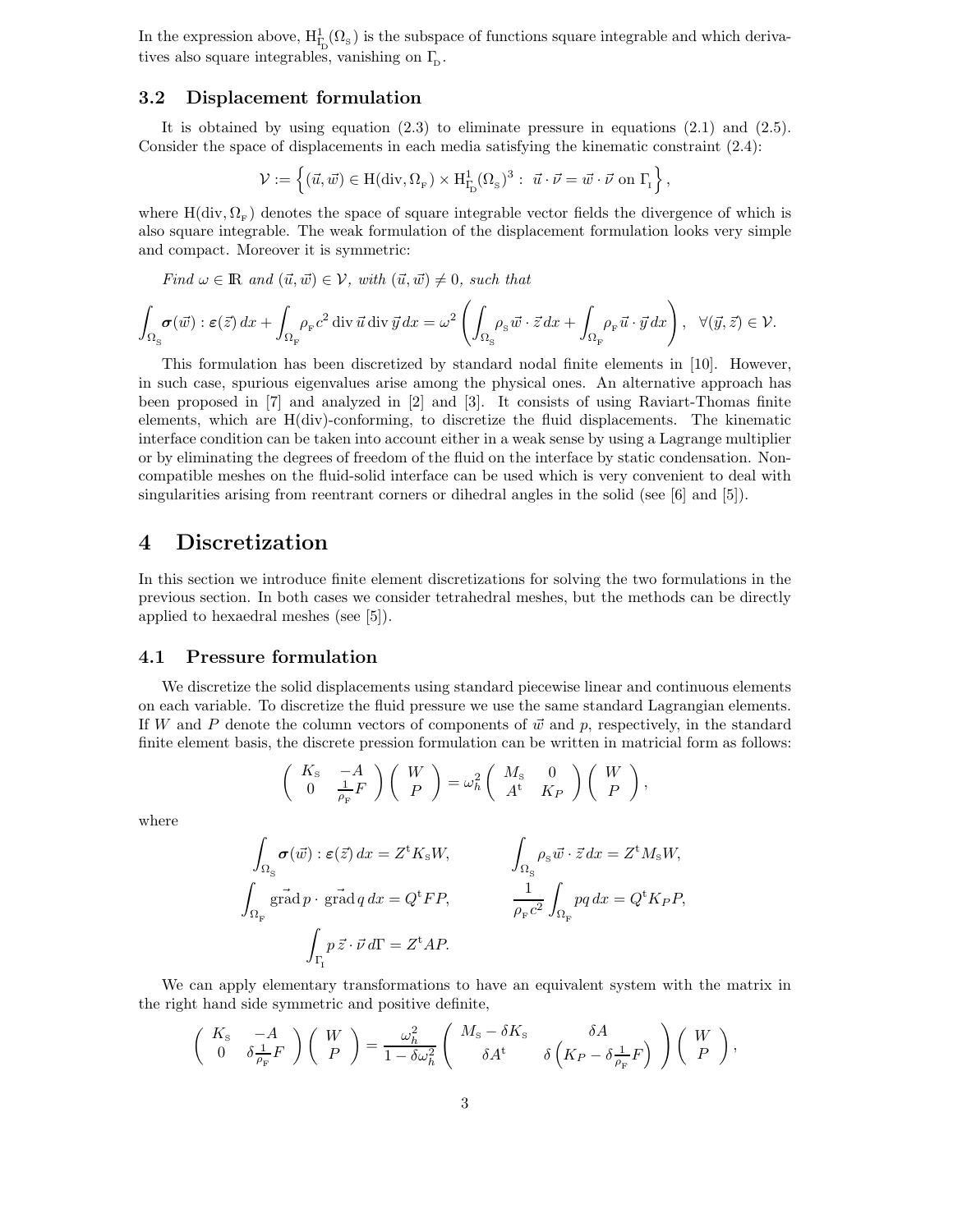where  $\delta$  depends on the solution of uncoupled spectral problems for the fluid and the solid (see [4] for details). Notice that the matrix on the left-hand side is not symmetric.

#### **4.2 Displacement formulation**

We consider the same standard piecewise linear and continuous elements to discretize each variable on the solid displacement. For the fluid displacement we choose the lowest degree Raviart-Thomas tetrahedral finite elements. In this case the fluid displacements are approximated by incomplete polynomials of degree one in each tetrahedron and the degrees of freedom are the (constant) normal components on each face. The interface condition is taken in a weak sense. By so doing, spurious modes do not appear (see  $[2, 6, 7]$ ). If W and U denote the column vectors of components of  $\vec{w}$  and  $\vec{u}$ , respectively, in the respective finite element basis, the matricial formulation for the approximated problem can be written

$$
\left(\begin{array}{cc} K_{\rm S} & 0 \\ 0 & K_{\rm F} \end{array}\right) \left(\begin{array}{c} W \\ U \end{array}\right) = \omega_h^2 \left(\begin{array}{cc} M_{\rm S} & 0 \\ 0 & M_{\rm F} \end{array}\right) \left(\begin{array}{c} W \\ U \end{array}\right),
$$

where  $K<sub>s</sub>$  and  $M<sub>s</sub>$  have been already defined and

$$
\int_{\Omega_{\rm F}} \rho_{\rm F} c^2 \operatorname{div} \vec{u} \operatorname{div} \vec{y} \, dx = Y^{\rm t} K_{\rm F} U, \qquad \qquad \int_{\Omega_{\rm F}} \rho_{\rm F} \vec{u} \cdot \vec{y} \, dx = Y^{\rm t} M_{\rm F} U.
$$

However, to solve the coupled problem, we need to impose the kinematic constraint (2.4) in a weak sense. If the fluid nodal components correspondig to the faces lying on the interface are statically condensed in terms of the nodal values of the solid displacements (see [5]), we obtain the following symmetric eigenvalue problem

$$
\left(\begin{array}{cc} \widehat{K}_{\rm F} & C_{\rm K}^{\rm t}E \\ E^{\rm t}C_{\rm K} & K_{\rm S}+E^{\rm t}K_{\rm F}^{\rm t}E \end{array}\right) \left(\begin{array}{c} W \\ \hat{U} \end{array}\right) = \omega_h^2 \left(\begin{array}{cc} \widehat{M}_{\rm F} & C_{\rm M}^{\rm t}E \\ E^{\rm t}C_{\rm M} & M_{\rm S}+E^{\rm t}M_{\rm F}^{\rm t}E \end{array}\right) \left(\begin{array}{c} W \\ \hat{U} \end{array}\right)
$$

,

where  $\hat{U}$  is the column vector corresponding to the remaining fluid nodal components. We notice that both matrices are symmetric and the one on the right-hand side is positive definite.

## **5 Numerical Results**

In this section we consider a test problem corresponding to water in a perfectly rigid cavity covered by a 3D clamped moderately thick steel plate (see Figure 2). The dimensions for the cavity are  $4 \text{ m} \times 6 \text{ m} \times 1 \text{ m}$  and for the plate  $4 \text{ m} \times 6 \text{ m} \times 0.5 \text{ m}$ . The physical data are  $\rho_{\text{F}} = 1000 \text{ kg/m}^3$  and  $c = 1430 \,\mathrm{m/s}$  for water, and  $\rho_{\mathrm{s}} = 7700 \,\mathrm{kg/m^3}$ , Young modulus  $E = 1.44 \times 10^{11} \,\mathrm{Pa}$  and Poisson ratio  $\nu = 0.35$  for steel. We have solved the problem in a quarter of the geometry to reduce the number of degrees of freedom, by imposing the symmetries of the different modes as constraints. As reference solution we have used that obtained by using a plate model (Reissner-Mindlin) for a fine mesh coupled with Raviart-Thomas elements for the fluid (see [8]).

Figures 4 to 7 show the error versus either the number N of degrees of freedom  $(d.o.f)$  or the computer time required to calculate the four eigenvalues nearest to a "shift" parameter by using Version 5.3 of Matlab eigensolver eigs. This eigensolver computes, by means of Arnoldi iterations, the eigenvalues and eigenvectors of a generalized eigenvalue problem of the form  $Ax = \lambda Bx$  with B symmetric and positive definite.

We observe from these figures that the pressure formulation is slightly better than the displacement formulation except for coarse meshes.

## **Acknowledgments**

The first three authors have been supported by research project DPI2001-1613-C02-02, MCYT (Spain) and the third one by grant FONDECYT 1.990.346 (Chile).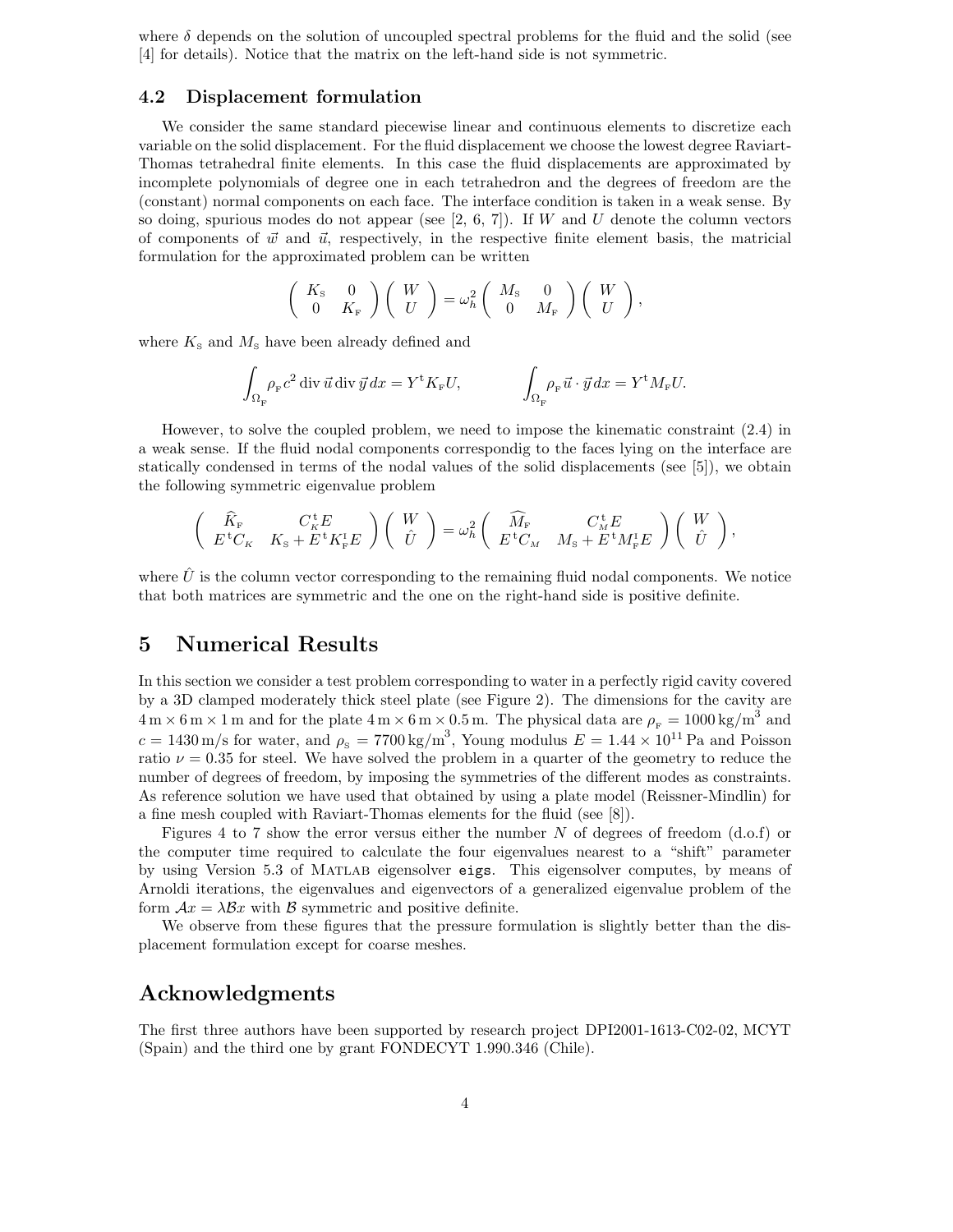

Figure 2: Rigid 3D cavity covered by a thick plate.



Figure 4: Error versus number of d.o.f (loglog scale).



Figure 6: Error versus number of d.o.f (loglog scale).



Figure 3: Tetrahedral mesh (quarter of the geometry).



Figure 5: Error versus computer time (loglog scale).



Figure 7: Error versus computer time (loglog scale).

# **References**

- [1] K. J. Bathe, C. Nitikitpaiboon, and X. Wang (1995). A mixed displacement-based finite element formulation for acoustic fluid-structure interaction. *Comp. Struct.*, 56:225-237.
- [2] A. Bermúdez, R. Durán, M. A. Muschietti, R. Rodríguez, and J. Solomin (1995). Finite